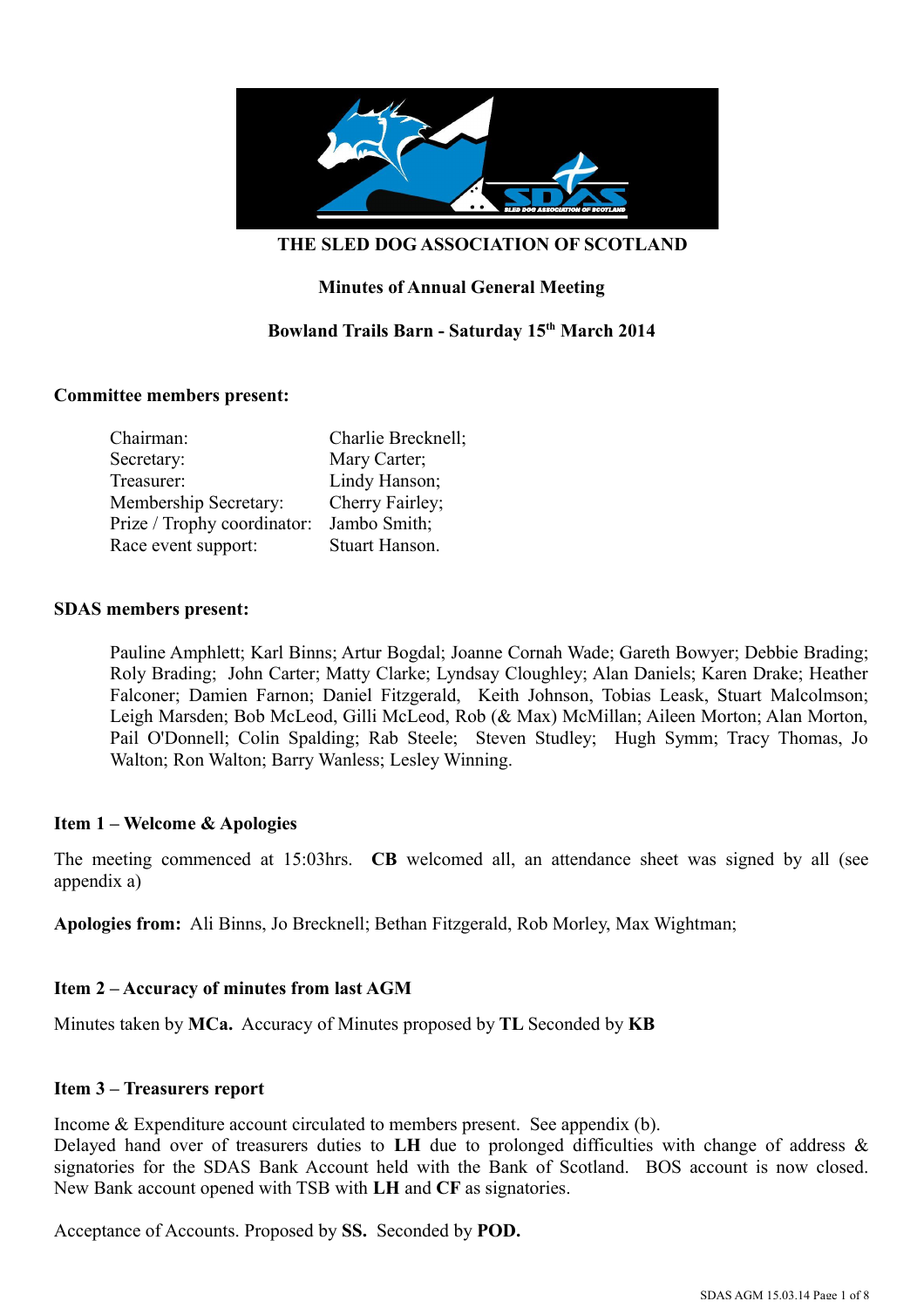

### **Minutes of Annual General Meeting**

### **Item 4 – Chairperson's report**

See appendix (c).

### **Item 5 - Election of Officials**

**CBr** thanked the existing committee for their continued hard work, thanked **BF** & **Alan McDonald** who were stepping down & those who are standing for re-election. Nominees happy with 'show of hands' for election as opposed to ballot slips. A brief introduction was given by each of the proposed committee members prior to voting.

| <b>Nominations:</b>   | <b>Votes For</b> | <b>Votes Against</b> |  |
|-----------------------|------------------|----------------------|--|
| <b>Tracy Thomas</b>   | 40               |                      |  |
| Paul O'Donnell        | 40               |                      |  |
| Alan Daniels          | 40               |                      |  |
| <b>Matthew Clarke</b> | 39               |                      |  |
| Cherry Fairley        | 40               |                      |  |

CB Welcomed all nominees to the committee.

#### **Item 6 – Proposals**

**Proposed by Mary Carter on behalf of the SDAS Committee. Seconded by Charlie Brecknell.**

- **1. That SDAS support the BSSF in their goal to gain full membership of the IFSS.**
- **2. That SDAS apply to become affiliated members of the BSSF (British Sleddog Sports Federation) as and when the BSSF gain full membership of the IFSS as the member federation for Great Britain.**

#### *Supporting Statement:*

*SDAS' period of provisional membership of IFSS comes to an end this year. SDAS have been advised by IFSS that as a Scottish based club they will not be accepted as full members to be the representative federation for the UK.*

*BSSF becoming full members of the IFSS (aiming for acceptance at this year's General Assembly) will increase the guaranteed number of places granted to GB Team competitors for European & World Championship events. (One guaranteed place per class per provisional member. Three guaranteed places per class per full member.)*

*SDAS will hopefully continue to host IFSS Qualifying events as before following an application to host this.*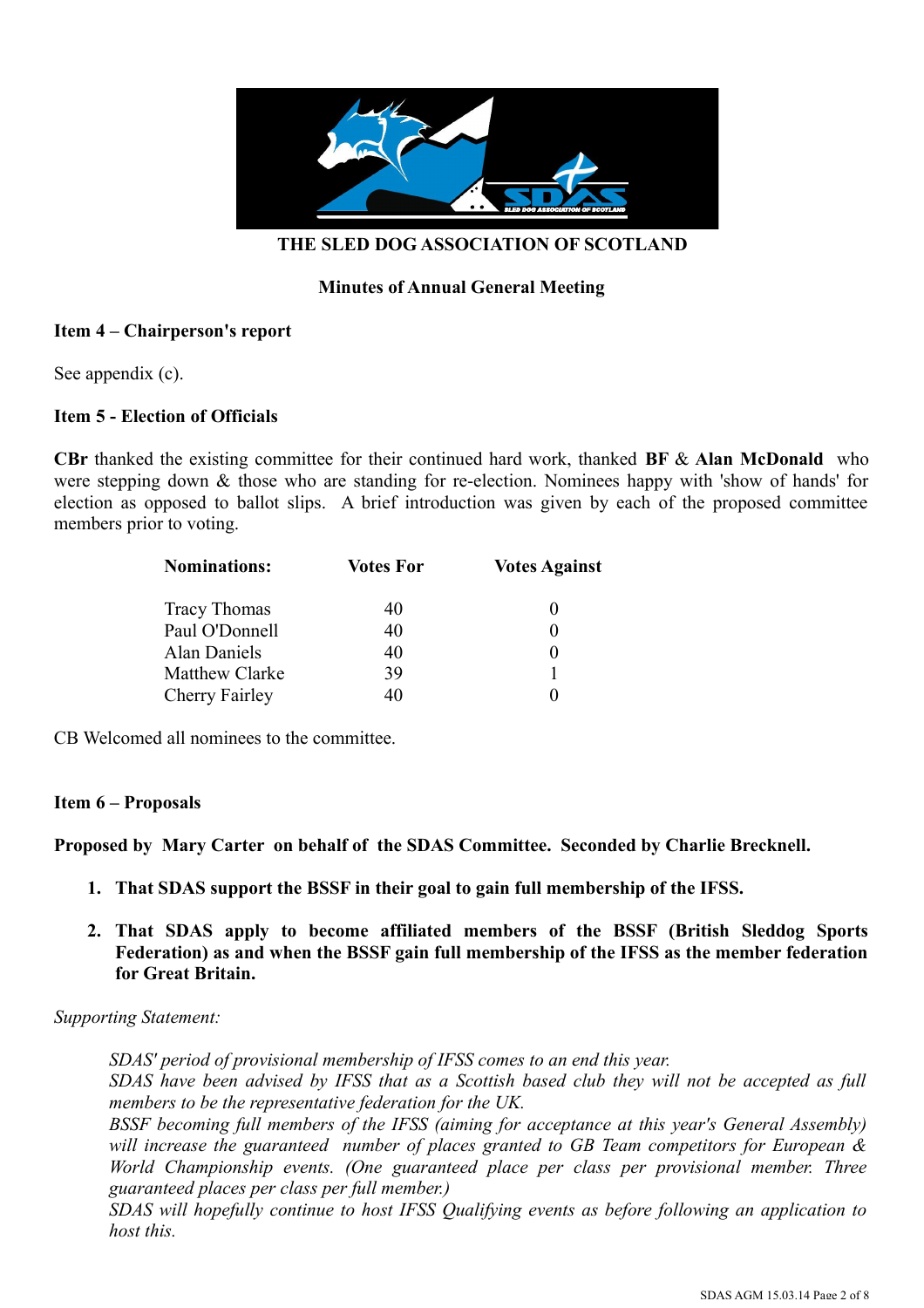

### **Minutes of Annual General Meeting**

### **Item 5 – Proposals continued.**

Discussion followed:

Query of position of SDAS / IFSS following referendum for Scottish Independence. Advised this would be led by decision of IOC and position adopted by the various sports councils within GB. Note: all except one council member of the BSSF are active members of SDAS. The BSSF will also support SDAS in becoming full members of the IFSS representing Scotland should Scotland gain independence & be represented at the Olympics outwith 'GB'.

Concern expressed over securing with BSSF a 'Northern' qualifier in Scotland, (or close proximity.) SDAS will be required to bid for hosting a qualifier if under BSSF banner.

### **Voting followed by show of hands:**

In favour of proposal – unanimous Against Proposal – None

### **Proposed by Mary Carter on behalf of the SDAS Committee. Seconded by Charlie Brecknell.**

### **That SDAS adopt the IFSS Rules & Race Procedures for all championship events (allowing for local adaptations).**

*Supporting statement:*

*Will bring SDAS in line with rules & procedures that are accepted world wide. IFSS rules now being practised in the UK more frequently. Would be bringing all SDAS races under the IFSS Rules with local adaptations as was put in place for Darnaway World Cup race*

Discussion followed:

Concerns over some IFSS rules: canicross rules re length of lines – Potential collaboration of ECF & IFSS may see some changes to existing IFSS rules. Potential for full IFSS members to vote on changes to IFSS rules. Local adaptations and IFSS rules need to be made clear for all to understand & published on website.

#### **Voting followed by show of hands:**

In favour of proposal – unanimous Against Proposal – None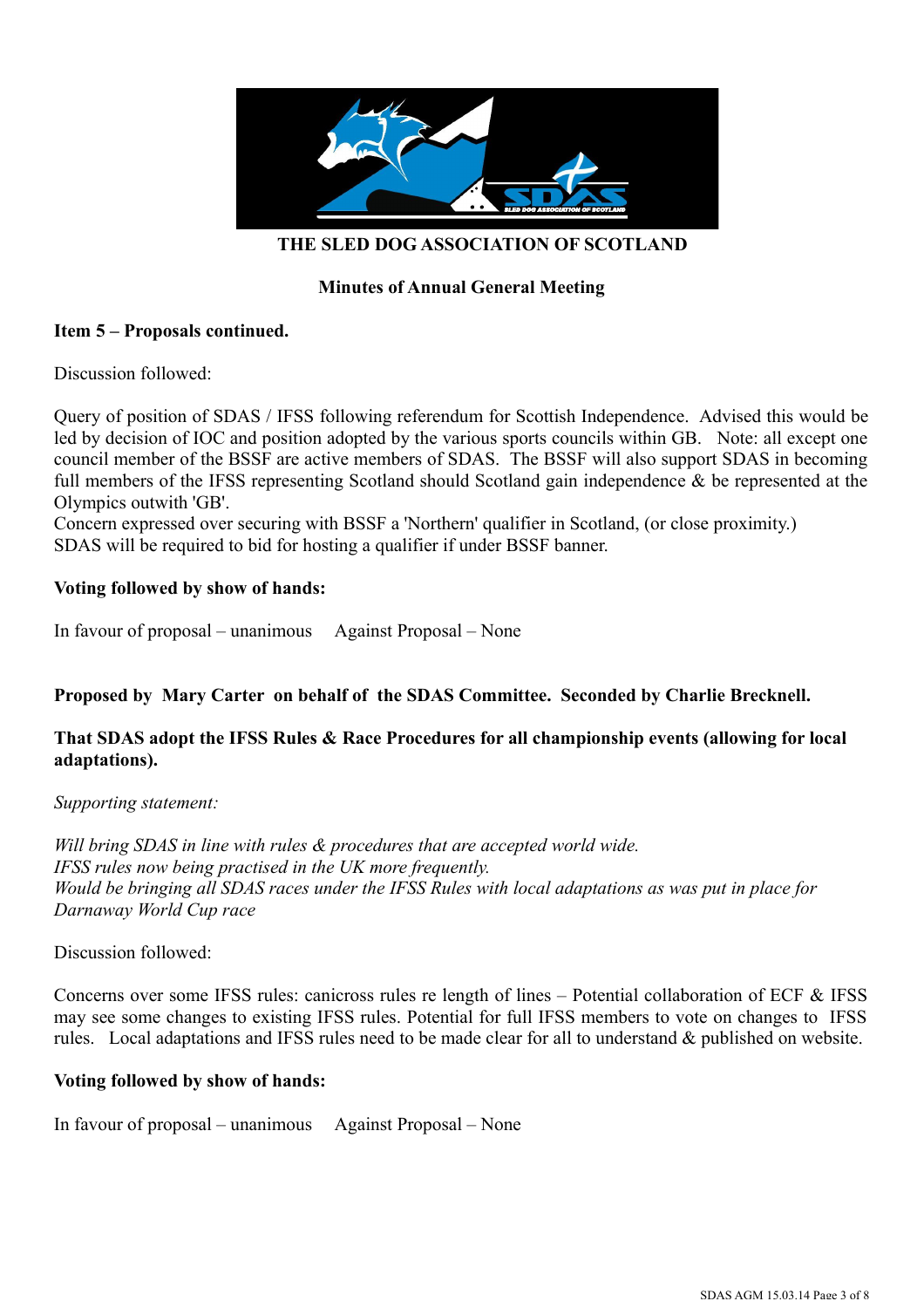

### **Minutes of Annual General Meeting**

### **Item 5 – Proposals continued**

#### **Addition to Rule 12 d:**

### **iii) To qualify for a final championship placing you must complete a minimum number of events equal to the total number of events minus the allowable number of discards as described in points d(i) and d(ii). Competitors failing to complete the minimum number of events will still be able to accrue points but will not qualify for a final championship placing.**

Explanation given for addition to rule: following change in ruling at last year's AGM regarding the championship series, the current wording did not fully explain the intention of the rule change & could be incorrectly interpreted .

#### **Voting followed by show of hands:**

In favour of proposal – unanimous Against Proposal – None

### **Item 6 – Any Other Competent Business**

### **Discussion on continuation of trial classes for the following season. 8 dog, 2 dog scooter & junior canicross. Leading to decision as to how or if these are offered for next year's series.**

Decision to continue with trial classes & to review uptake again at next AGM. Junior canicross to be split by gender – but to consider age split if entry numbers allow.

#### **Item 7 – Thanks & Close of meeting**

SDAS members thanked CB for his work for SDAS since joining the committee  $\&$  for his push to develop the sport in the UK and beyond.

#### **Meeting closed at 16:14pm**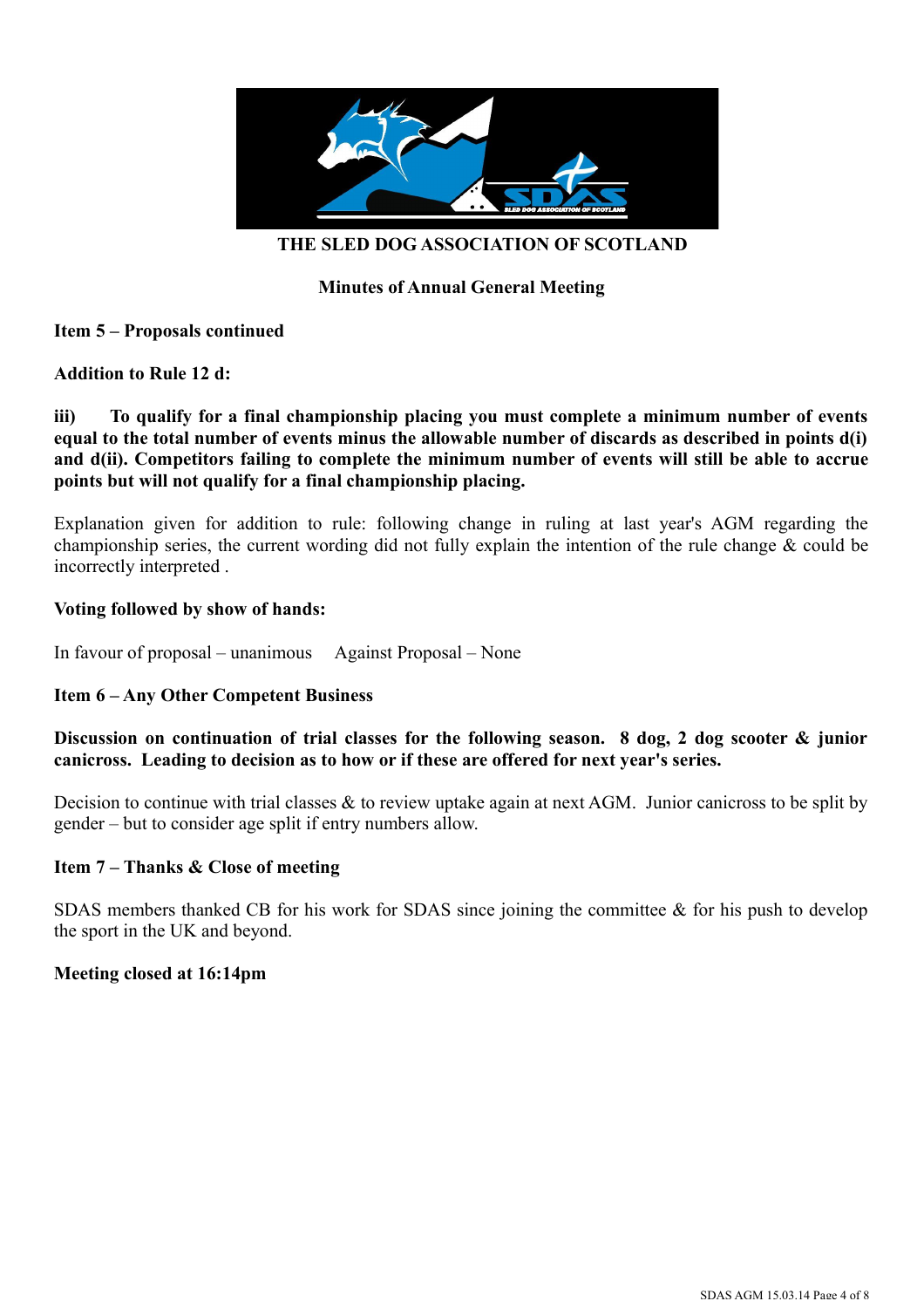

### **Minutes of Annual General Meeting**

### **Appendix a)**

Mary Carter CALLA Chevy Fair Lesley Winni  $\sqrt{2.}$   $51777$ (JOANNE CORNAH WADE Heather Falconer Paulure ampfillet is P. O'Donnell Hatt Syre. Tracy Thomas Debbie Bradwe<br>Roly Brading ALAN MONTON auleen Marty Up STERIE Gilli Mckod Bob Mcleod Maxmenillan Rob Mckeegal Busa Wirless DANKL FREGERELE ALAN DANIELS Stuart Malcolmson Tobras leash LEIGH MARSDEN. Sileven silver To Walton Opurallon Rindson Cloughley Colin Spalalin Matty Clarke Jom Caran famer amin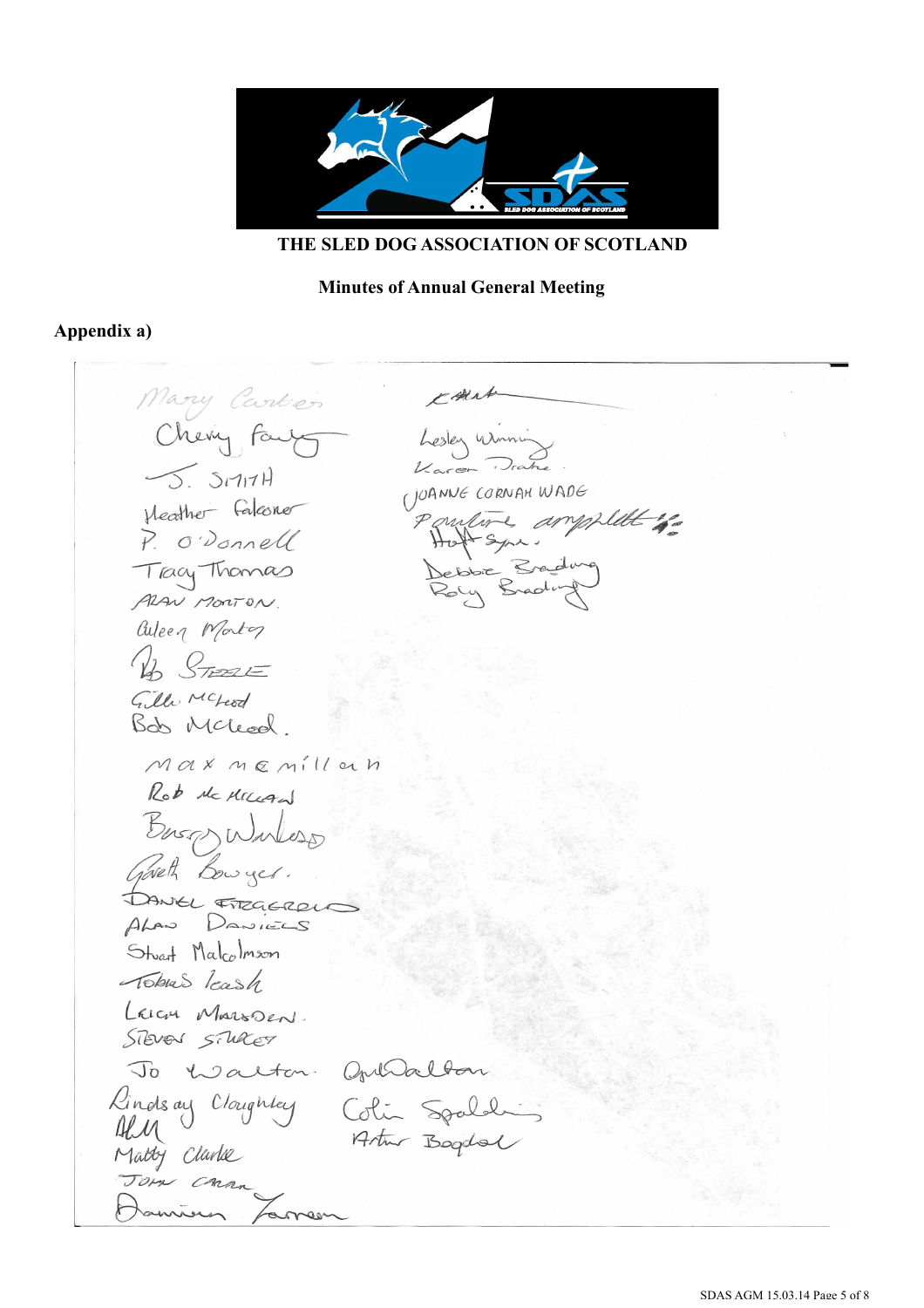

# **Minutes of Annual General Meeting**

### **Appendix b)**

INCOME AND EXPENDITURE ACCOUNT FOR PERIOD 17 MARCH 2013 TO 09 MARCH 2014

#### **BANK OF SCOTLAND ACCOUNT**

| Balance brought forward from 17 March 2013                                                                                                                                                                                                                                                                                                  |                                                                      |                                                                                                                                                                                 | £5,119.04 |
|---------------------------------------------------------------------------------------------------------------------------------------------------------------------------------------------------------------------------------------------------------------------------------------------------------------------------------------------|----------------------------------------------------------------------|---------------------------------------------------------------------------------------------------------------------------------------------------------------------------------|-----------|
| <b>INCOME</b>                                                                                                                                                                                                                                                                                                                               |                                                                      |                                                                                                                                                                                 |           |
| Championship race entries<br><b>IFSS Entry fees</b>                                                                                                                                                                                                                                                                                         | £3,169.50<br>£1066.52<br>£4,236.02                                   |                                                                                                                                                                                 |           |
| <b>EXPENDITURE</b>                                                                                                                                                                                                                                                                                                                          |                                                                      |                                                                                                                                                                                 |           |
| SDAS cheque for new bank account<br>Inverness trophies<br>WSA membership subs<br>Acorn signs<br><b>IFFS entry fees</b><br><b>Toilet hire</b><br>Timing system<br><b>WSA GA costs</b><br><b>Bowlands venue costs</b><br>CSJ costs<br><b>Event Insurnace</b><br>Event costs/sundries<br><b>Trophies</b><br>Sundry costs<br><b>Toilet hire</b> |                                                                      | £30.00<br>£205.00<br>£155.60<br>£453.00<br>£945.18<br>£240.00<br>£151.40<br>£821.00<br>£600.00<br>£233.28<br>£253.00<br>£200.00<br>£1,200.60<br>£175.00<br>£192.00<br>£5,855.06 |           |
| Balance transferred to new account                                                                                                                                                                                                                                                                                                          |                                                                      |                                                                                                                                                                                 | £3,500.00 |
| <b>TSB ACCOUNT</b>                                                                                                                                                                                                                                                                                                                          |                                                                      |                                                                                                                                                                                 |           |
| <b>INCOME</b>                                                                                                                                                                                                                                                                                                                               |                                                                      |                                                                                                                                                                                 |           |
| Membership subs<br><b>Transferred from BoS account</b><br><b>WSA Entry</b><br>Championship race entry fees<br><b>IFSS entry fees</b>                                                                                                                                                                                                        | £998.00<br>£3,530.00<br>£600.00<br>£2,074.00<br>£190.00<br>£7,392.00 |                                                                                                                                                                                 |           |
| <b>EXPENDITURE</b>                                                                                                                                                                                                                                                                                                                          |                                                                      |                                                                                                                                                                                 |           |
| Race sundries<br><b>Trophies</b><br>WSA Entries and fees<br><b>Forestry Commision fees</b><br><b>Toilet hire</b><br><b>IFSS Entries and fees</b><br><b>Event advertising</b><br>Event timing                                                                                                                                                |                                                                      | £212.15<br>£211.95<br>£574.85<br>£720.00<br>£168.00<br>£151.07<br>£54.00<br>£450.00<br>£2,542.02                                                                                |           |

£4,849.98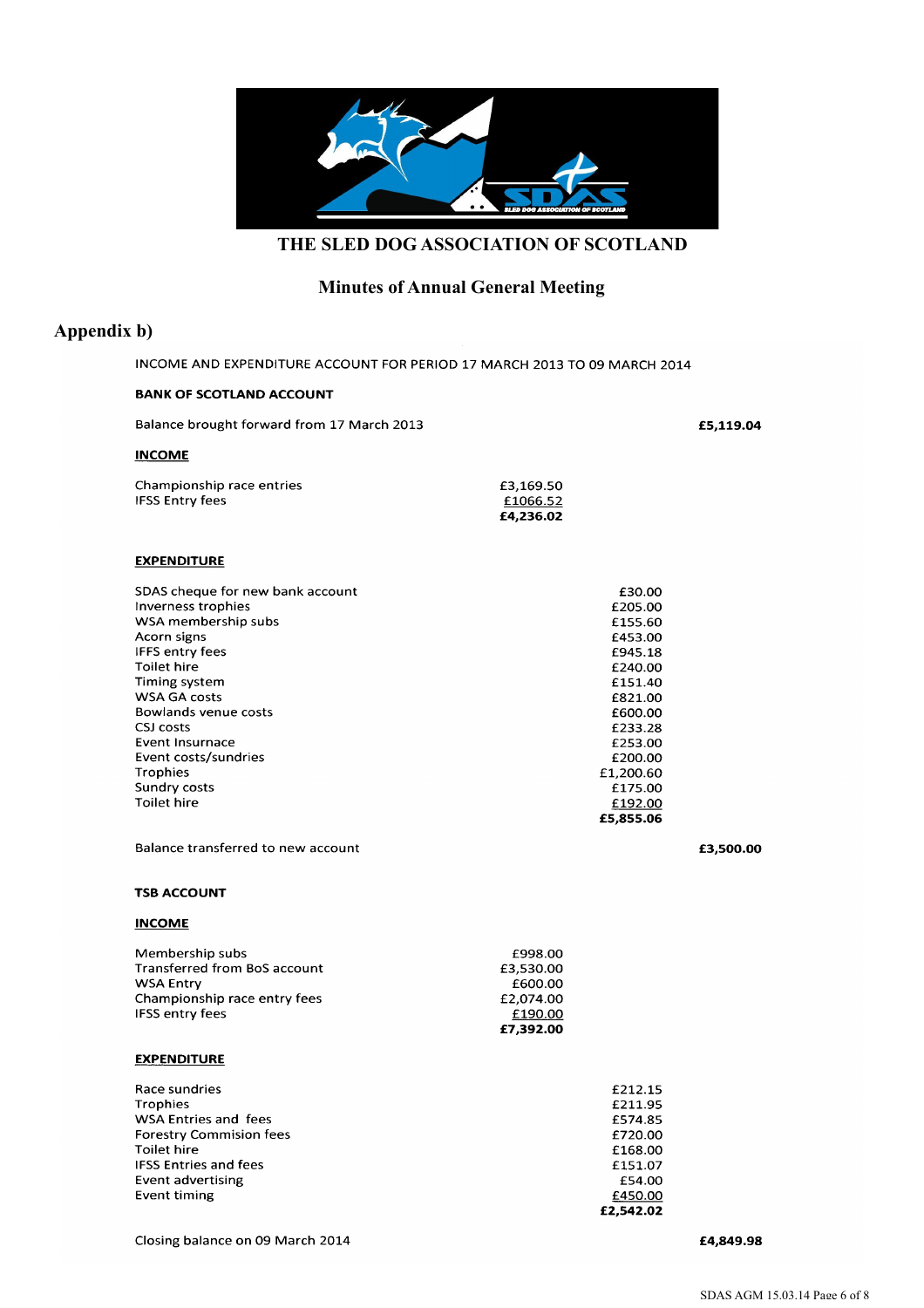

## **Minutes of Annual General Meeting**

# **Appendix c)**

## *CHAIRPERSON REPORT*

This year SDAS has progressed once again in its attempts to keep at the forefront of the sport in Britain. We have held a championship series of 4 races, unfortunately losing Ford at short notice, and held the first ever internationally recognised event held in Britain. The SDAS NC at Darnaway was the first IFSS WCp.

This year we introduced on a trial basis an 8 dog class and a 2 dog scooter class. We have also seen an increase in competitors to our canicross classes in both male and female senior classes and introduced a juniors canicross class thank you to Lindsay for her work to encourage this.

Along with the bikejor, 1 dog scooter and canicross this is where the club has seen its biggest growth as these disciplines are the ones most accessible to all. We have also seen larger entries to our more Northern venues. Culbin this year had one of its largest entries with all classes racing over the same length trail. This allowed everyone to compare their times.

The NC and WCp at Darnaway saw the largest entry to this venue. It is also great to see a fantastic turn out here for the final event with several of our southern friends once again joining us, making this trial of 3 heats a good test for the club.

I hope that as a membership you will see the need to accept the IFSS rules, to allow us to continue leading the development of the sport domestically. We will still offer the historical classes like 3 dog and 2 dog rig classes but introduce little changes which bring us more in line with what happens in the rest of Europe.

In my time as chairperson I have represented the UK and Scotland at two IFSS GA's and one ESDRA congress. I have shared the information I have learnt there, and been instrumental in introducing better marking of trails, a fair and open selection process for athletes wishing to compete in World or European championships , a podium for our medal winners and champions, whilst working constantly to still maintain the best racing at domestic level.

Great Britain now has a fledgling sleddog federation, the BSSF. Something which I am proud to say Jo and I did most of the ground work for. Jo designed the BSSF logo and Great Britain team kit. The BSSF has been set up to offer what SDAS introduced to all athletes in Britain 5 years ago. I ask that you as members vote in favour of supporting the BSSF and its goals, and agree to affiliate SDAS to it, and keep bidding to host qualifying races which will need to be held here, in Scotland, as after all open racing and international competition with SDAS, is where the whole thing started.

SDAS joined the WSA in September, another forward step, as we now represent all breeds and types of sled dog across Europe and the World.